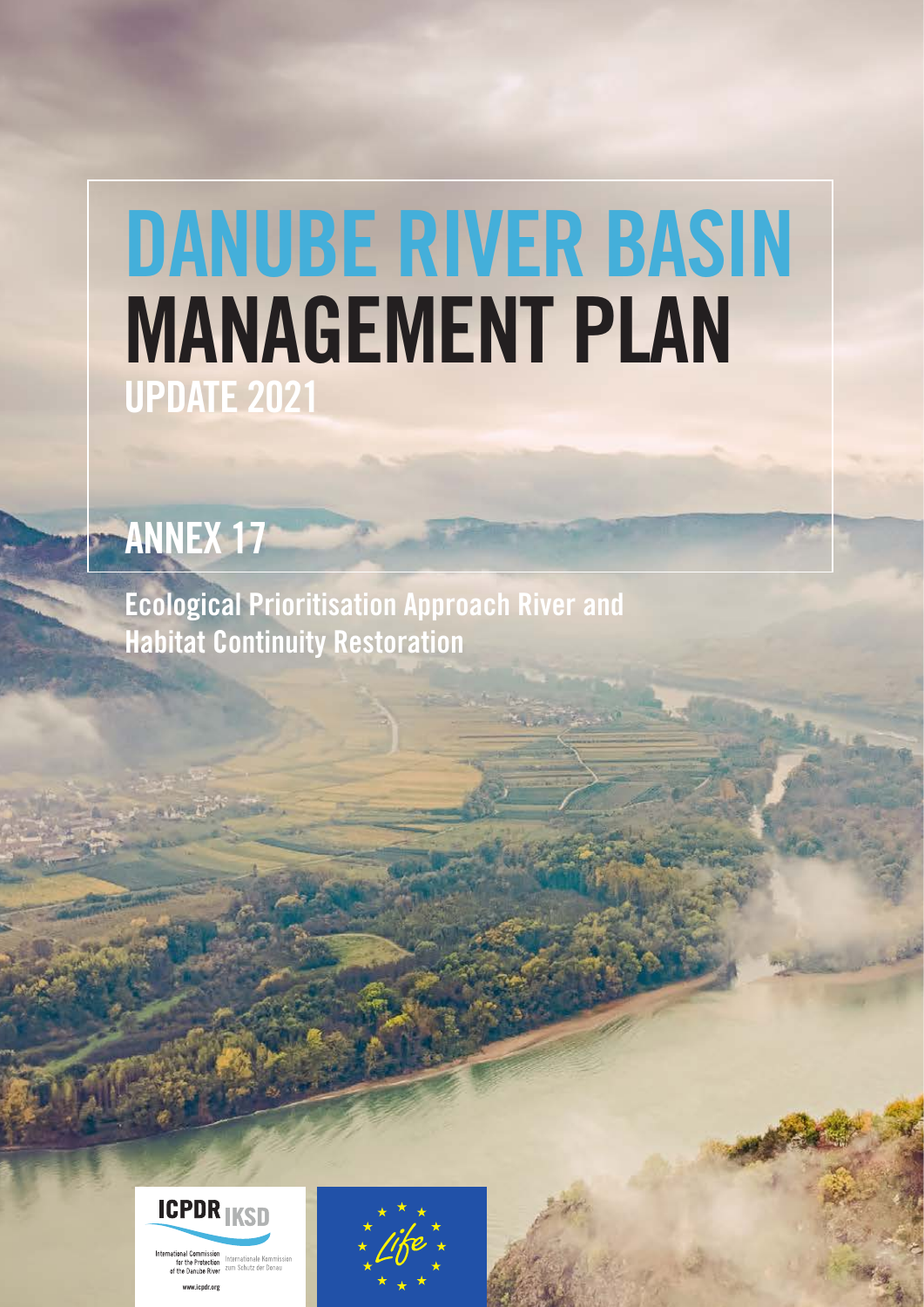## **Table of Contents**

| 1 <sub>1</sub> |     |                                      |    |
|----------------|-----|--------------------------------------|----|
| 2.             |     |                                      |    |
| 3 <sub>1</sub> |     |                                      |    |
|                | 3.1 | Methodology (LDM and MDM in the DRB) | 3  |
|                |     | 3.2 Results (LDM and MDM in the DRB) | 4  |
| 4.             |     |                                      |    |
|                | 4.1 | Methodology                          | 6  |
|                | 4.2 | <b>Results</b>                       | 10 |
| 5.             |     |                                      |    |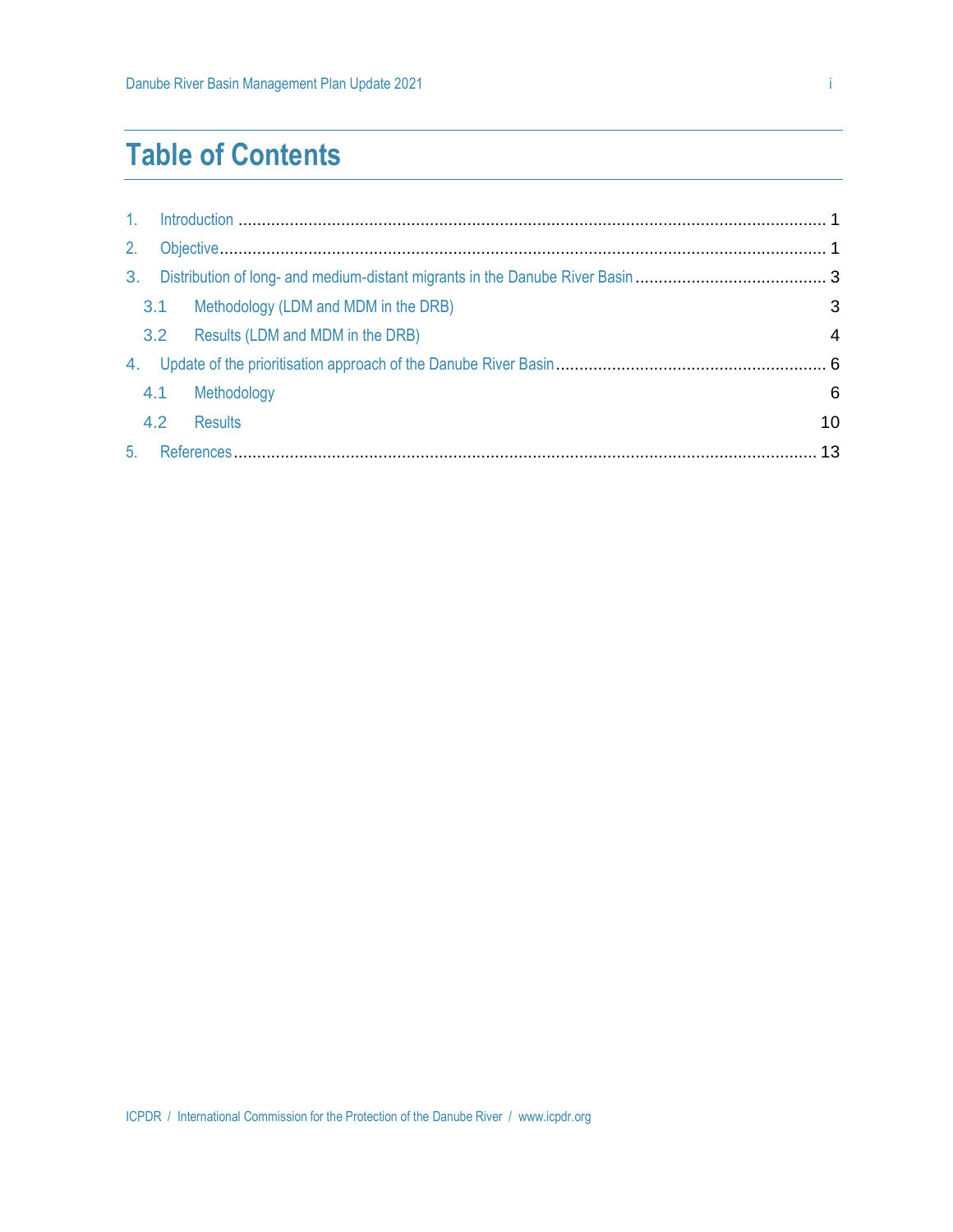## **1. Introduction**

In order to enable a sound estimation of where to target measures most effectively at the basin-wide scale, an *ecological prioritisation of measures to restore river and habitat continuity* in the DRBD has been carried out. A respective study has already been performed for the first DRBMP in 2009 and was further developed updated for the DRBMP Update 2015.

At the Danube Ministerial Meeting 2010, the Danube Declaration was adopted, inter alia reconfirming the commitment "*to further develop and make full use of the ecological prioritisation approach for measures to restore river and habitat continuity in order to ensure that they are ecologically most efficient*". The Danube Ministerial Declaration of 2016 underlines "*the need to focus on priority measures taking into account the results of the ecological prioritisation approach for continuity restoration*". In order to take a step in the further development of the approach, discussions have been conducted in the frame of the ICPDR, considering different criteria and rankings. Following data provisions for the DRBMP Update 2021 and further input from Danube countries, the prioritisation index was updated.

## **2. Objective**

All fish species of the Danube River Basin (DRB) are migratory to some extent, however, the importance of migrations for the viability of fish populations considerable vary among species. Migrations are different in terms of migration distances, migration direction (upstream, downstream, lateral), spawning habitats, seasons, life stages, etc. In ge[neral, in the DRB migratory requirements are more distinct in lowland than in](#page-3-0)  head water fish communities (

#### [Figure](#page-3-0) 1).

Long-distance-migrants (LDM) such as the Beluga sturgeon (*Huso huso*) migrated up to several thousand kilometres from the Black Sea to the Barbel zone in the DRB. Medium-distance-migrants (MDM, so called potamodromous fish species) like nase (*Chondrostoma nasus*) and barbel (*Barbus barbus*) migrate within the river over distances of 30 to 200 km (Waidbacher & Haidvogl 1998). A significant number of lowland fish species depend on floodplain spawning habitats during spring season. Contrarily, headwater fish species migrate comparable short distances as living and spawning habitats are mostly not far away. To ensure the achievement or the maintenance of the good ecological status on a long term, all species need an open continuum for e.g. recolonization after catastrophic events and genetic exchange.

The Vision stated in the DRBMP Update 2021 envisages the "Construction of fish migration aids and other measures at existing migration barriers to achieve/improve river continuity in the Danube River and in respective tributaries to ensure self-sustaining sturgeon populations and specified other migratory fish populations". The overall goal of continuity restoration in the DRBD should be free fish migration routes within the entire DRB. However, due to the high number of barriers and limited resources a prioritisation of measures is necessary. The ecological prioritisation approach provides indications on a step-wise and efficient implementation of restoration measures on the basin-wide scale. The approach provides useful information on the estimated effects of the national measures in relation to their ecological effectiveness and could serve as a supportive tool for future measure implementation. Therefore, it also supports the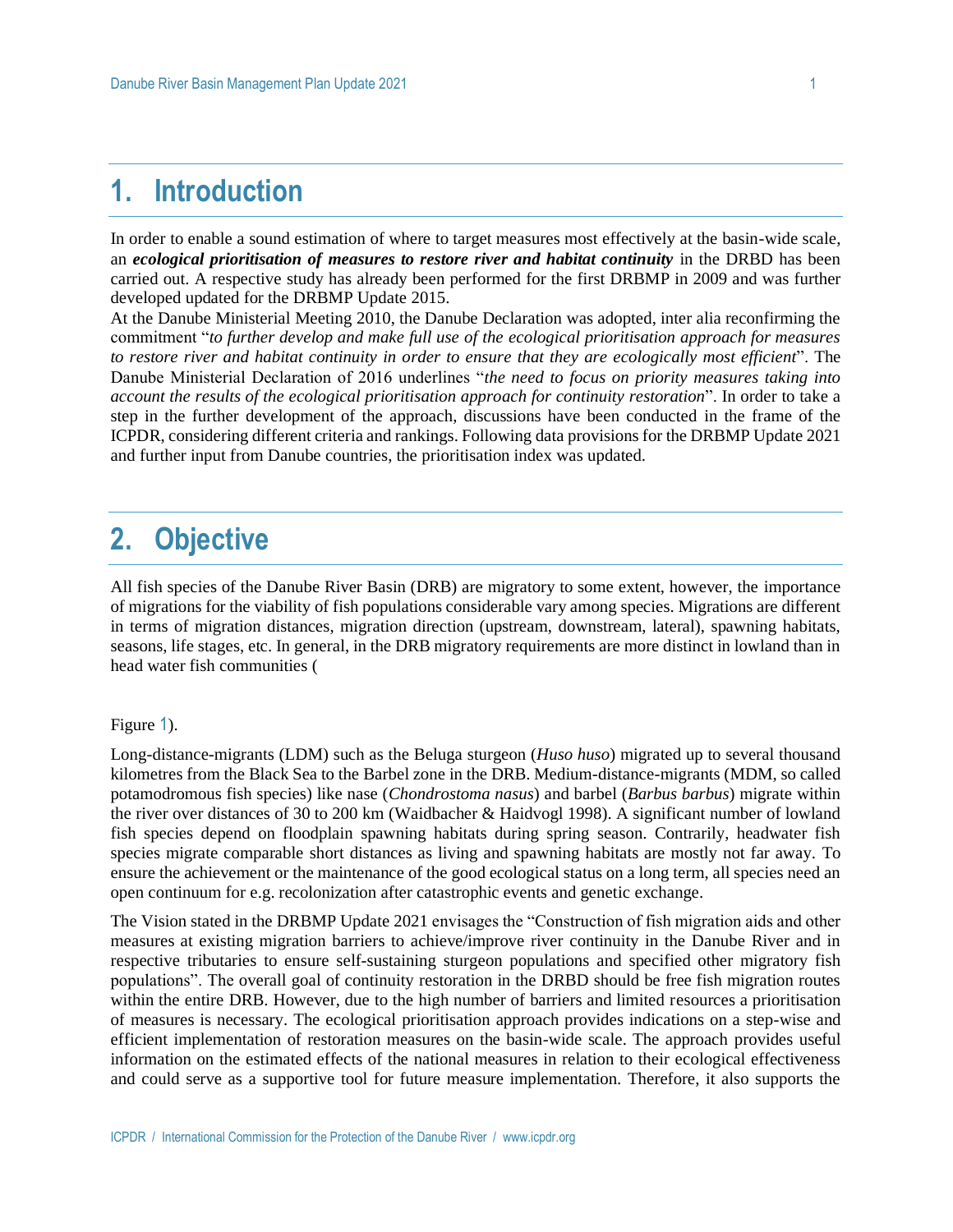feedback from the international to the national level and vice versa in the DRB. The ecological prioritisation approach represents an important component for River Basin Management Planning and could constitute an important basis for discussions on measures addressing river and habitat continuity interruptions within the Joint Programmes of Measures (JPM).

**Figure 1: Fish zones and abiotic conditions in running waters (adapted from Jungwirth et al. 2003)**

## <span id="page-3-1"></span><span id="page-3-0"></span>constrained braided meandering delta Relative proportion Age of water wave Biological and chemical oxygen demand Summer temperature Gradient Silt substrate Atmospheric oxygen input River kilometre Headwater Lowland river Fish zones and biocoenotic regions Trout Grayling Barbel Bream Flounder Epi-/Metarhithral Hyporhithral Epipotamal Metapotamal Hypopotamal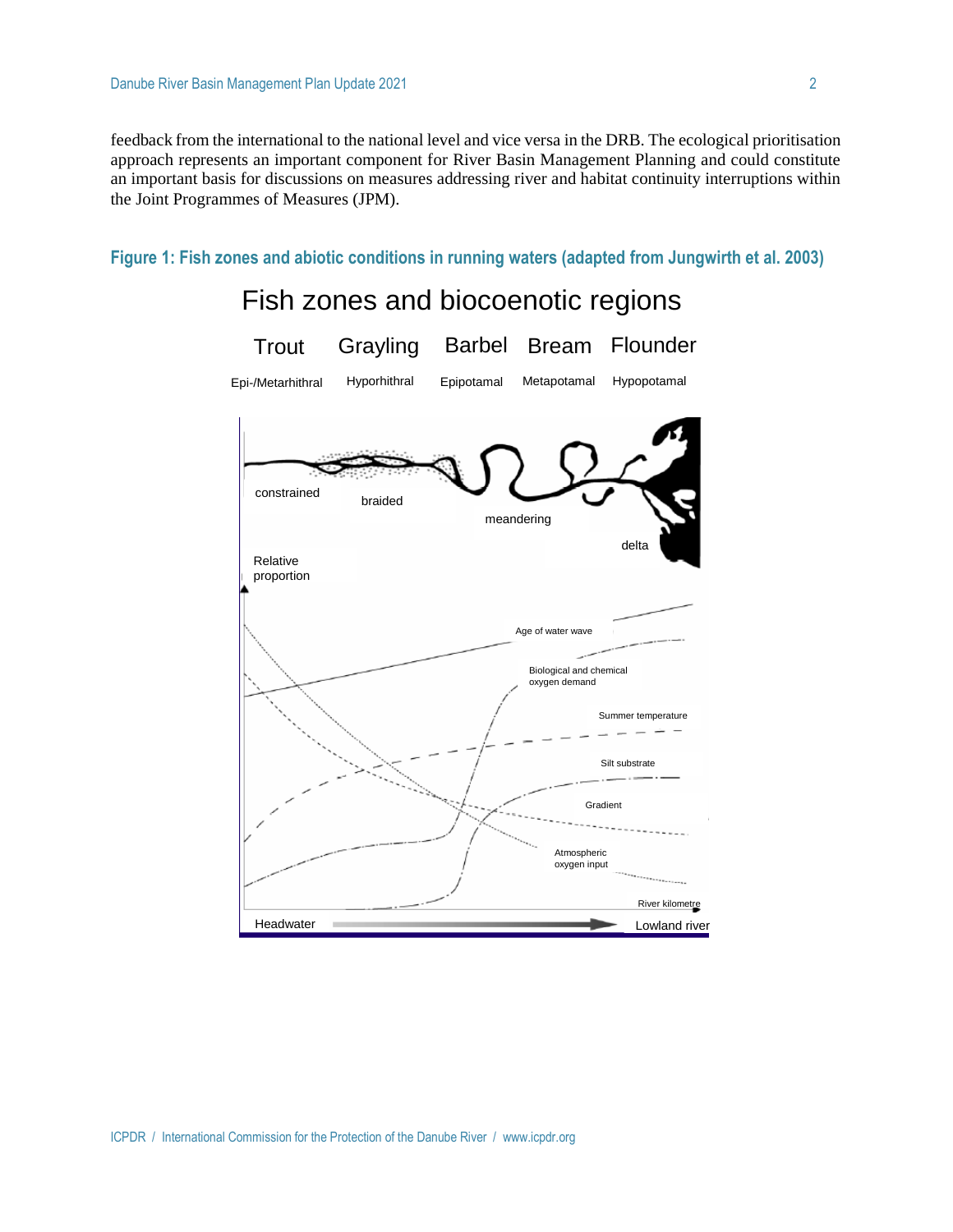## **3. Distribution of long- and medium-distant migrants in the Danube River Basin**

#### *3.1* **Methodology (LDM and MDM in the DRB)**

Historic upstream occurrence of long-distance migrants (LDM) of riverine fish in the DRB is dominated by sturgeon species as those species are known to have migrated long distances within the Danube catchment. A sturgeon migration map provided by the ICPDR was compared and updated with recent literature reviews and results of the EU-project EFI+ (Evaluation and improvement of the European Fish Index, [http://efi](http://efi-plus.boku.ac.at/)[plus.boku.ac.at\)](http://efi-plus.boku.ac.at/) (Schmutz & Trautwein 2009).

The potential distribution (habitat) of MDM was modelled using data from the EU-project EFI+ including data from the DRB and other catchments in Europe. Within the frame of the EU-project EFI+ most of the European fish species have been classified according to their migratory behaviour, i.e. long-distancemigrants (LDM see Table 1), medium-distance-migrants (MDM see Table 2) and resident species (RS). Out of the 58 fish species classified as MDM 9 key species were selected occurring in the DRB (Tab. 2) (Schmutz & Trautwein 2009).

| Table 1: Examples for long distance migrants (LDM) in the DRB (based on EFI+ guild classification, |  |  |  |  |
|----------------------------------------------------------------------------------------------------|--|--|--|--|
| see http://efi-plus.boku.ac.at)                                                                    |  |  |  |  |

| Nr. | Sientific name             | <b>English name</b>   |
|-----|----------------------------|-----------------------|
|     | Huso huso                  | Great stugeon, beluga |
| 2   | Acipenser guldenstaedti    | Russian sturgeon      |
| 3   | Acipenser nudiventris      | Ship sturgeon         |
| 4   | Acipenser stellatus        | Stellate sturgeon     |
| 5   | Alosa caspia               | Caspian shad          |
| 6   | Alosa immaculate (pontica) | Pontic shad           |

**Table 2: List of medium-distance migrants (MDM) in the DRB (based on EFI+ guild classification, see [http://efi-plus.boku.ac.at\)](http://efi-plus.boku.ac.at/) used for modelling habitat of MDM in the DRB**

| Nr. | <b>Scientific name</b> | <b>English name</b> |
|-----|------------------------|---------------------|
| 1   | Abramis brama          | Common bream        |
| 2   | Abramis sapa           | Danubian bream      |
| 3   | Acipenser ruthenus     | <b>Sterlet</b>      |
| 4   | Aspius aspius          | Asp                 |
| 5   | Barbus barbus          | <b>Barbel</b>       |
| 6   | Chondrostoma nasus.    | Nase                |
| 7   | Hucho hucho            | Danube salmon       |
| 8   | Lota lota              | <b>Burbot</b>       |
| 9   | Vimba vimba            | Vimba               |

The consolidated EFI+ database comprises about 10,000 sites all over Europe. About 1,000 sites are located in the DRB. Unfortunately, the number of sites from the Danube catchment with occurrence of MDM is small (379 sites) and not sufficient for model calibration. Therefore, data from additional European catchments comparable with the DRB was used. By restricting the selection of data to Illies's ecoregions 3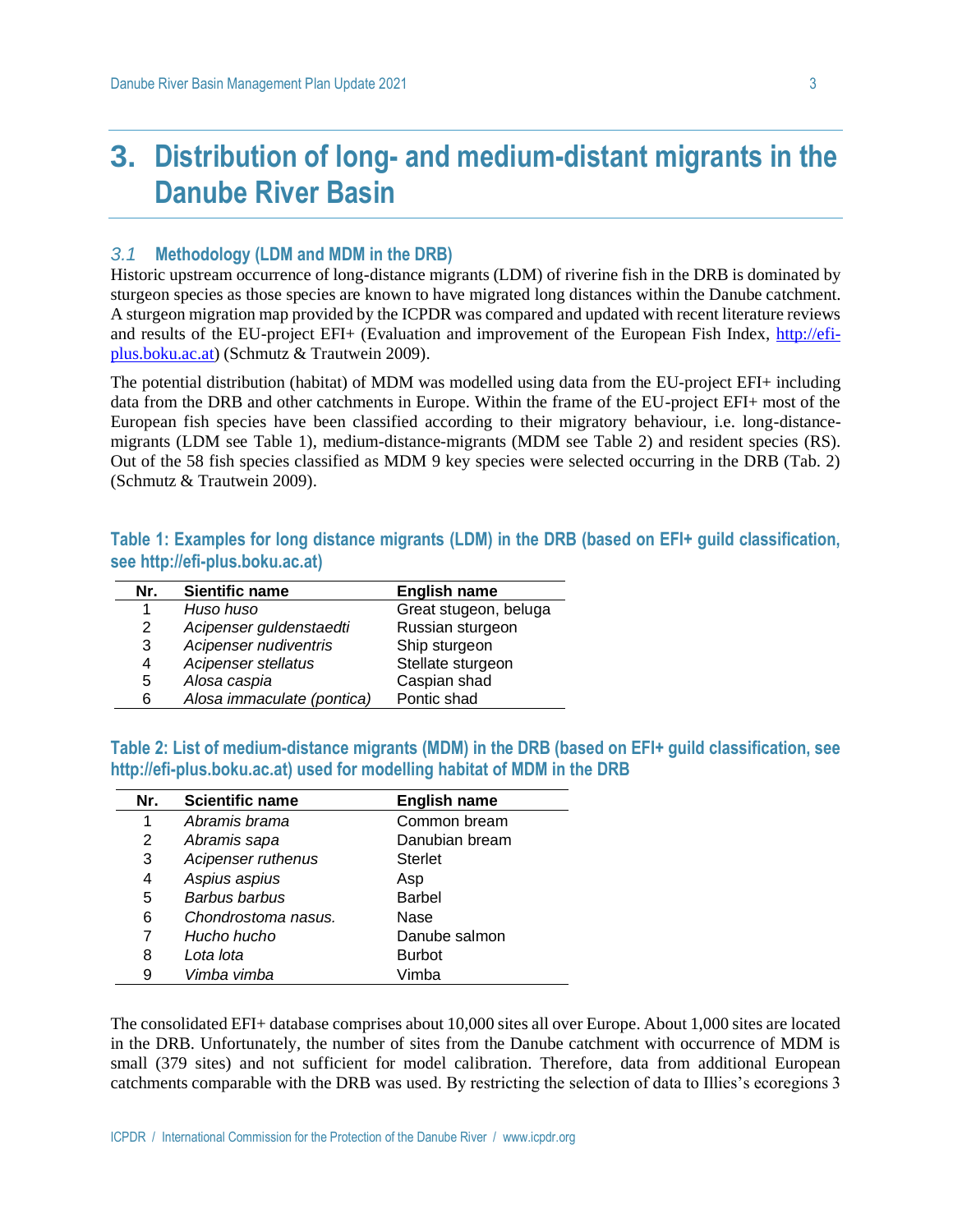to 16 we tried to avoid a bias from Mediterranean (Iberian) and Nordic (Scandinavia) influences, as the distribution of MDM might follow different rules in those areas. Out of the resulting 3,800 sites Schmutz & Trautwein (2009) selected all sites (1,268 sites) where MDM were recorded and randomly a similar sized set of data from sites where MDM did not occur. In total, about 2,500 sites were used to calibrate the model.

Regression Tree techniques were used for modelling MDM occurrence as this technique allows using also non-normally distributed data. All modelling was done with the open source software  $R^{\circ}$ . The Regression Tree function of  $R^{\circledast}$  (rpart) includes an internal validation as the variable selection and splitting process is repeated 500 times. The results were additionally validated by using only data from the DRB (Schmutz & Trautwein 2009).

For calculating predictive environmental variables such as catchment size, elevation and river gradient the CCM river model was used developed by the JRC in Ispra (Vogt et al. 2007) which had been also used for the EFI+ project. The CCM is a modelled river network and hence there are slight deviations between the modelled river courses and the real ones. This is mainly true in the headwaters where the CCM sometimes selects different tributaries compared to other maps. Another problem may occur in lowland rivers with very low gradient in plain terrain where the actual and modelled river course may deviate. The deviations do not significantly affect the results as environmental variables used for the modelling are quite stable against river course deviations.

#### *3.2* **Results (LDM and MDM in the DRB)**

Information on the natural distribution of LDM sturgeon species in the DRB served as a basis (Hensel & Holcik, 1997). According to additional data from the EFI+ project and information received from national fish experts of the DRB contacted via the ICPDR slight changes of the original ICPDR maps have been made for the first approach (Schmutz & Trautwein 2009): The occurrence of sturgeon species in the Isar river (Bavaria) was restricted to the lower part of the river. LDM sturgeon occurrence has been added to the lower Inn river and lower Salzach river (Austria). For the DRBMP Update 2021, the lower part of Zagyva river was changed from LDM to MDM.

The modelled distribution of the MDM in the DRB using Regression-Tree analyses shows that the presence and absence of medium-distance migrants (MDM) is mainly determined by the size of the catchment [\(Figure](#page-6-0)  [2\)](#page-6-0). River segments with upstream catchment areas (AREA ctch) less than 284 km<sup>2</sup> have a very low probability of MDM. In addition, river segments with an upstream catchment size of less than 1,401 km<sup>2</sup> and a mean elevation of the upstream catchment (ELEV MN du) of more than 819 m have also a low probability of MDM. All other river segments have a high probability of occurrence of MDM. The model explains the variability of probability of occurrence by about 42 %. Applying the model to the data, presence and absence can be explained by about 82 % and 78 %. Applying the model to the data from the DRB reveals similar predictions of presence (78 %) and absence (81 %) approving the applicability of the model to the DRB. [Figure 2](#page-6-0) clearly shows the separation between the habitat of the LDM, MDM and the head waters above the MDM in the DRB. Results of modelled MDM habitat were checked by the countries of the DRB and only minor deviations from the real conditions were reported and included in the final map (Schmutz & Trautwein 2009). For the DRBMP Update 2021, the upper part of Zagyva river was changed from MDM to headwater. Furthermore, since Sio felso (downstream of lake Balaton) is intermittent it is not considered as relevant for MDM species.

The MDM habitat, however, was only modelled for rivers with a catchment >4000 km². It is most likely that the MDM habitat extends also in smaller rivers. Therefore, if this criterion is applied on a national level considering also smaller rivers, all MDM-habitats have to be identified.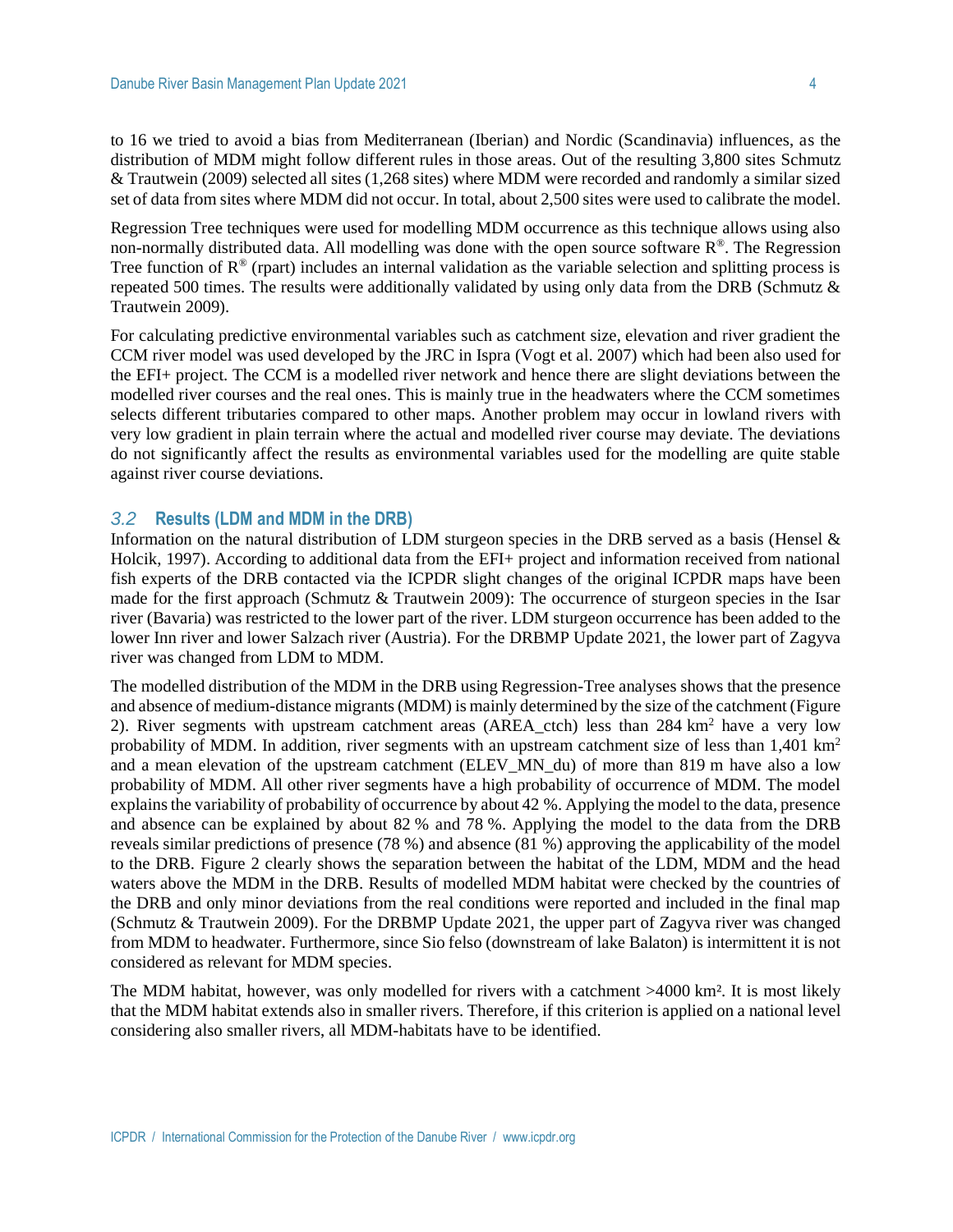

<span id="page-6-0"></span>**Figure 2: Regression-Tree model for medium-distance migrants using data from the EFI+ project: Probability of occurrence and number sites of each branch (upstream catchment areas: AREA\_ctch, mean elevation of the upstream catchment: ELEV\_MN\_du, gradient of river segment: ALT\_GRADIENT) (Schmutz & Trautwein 2009).**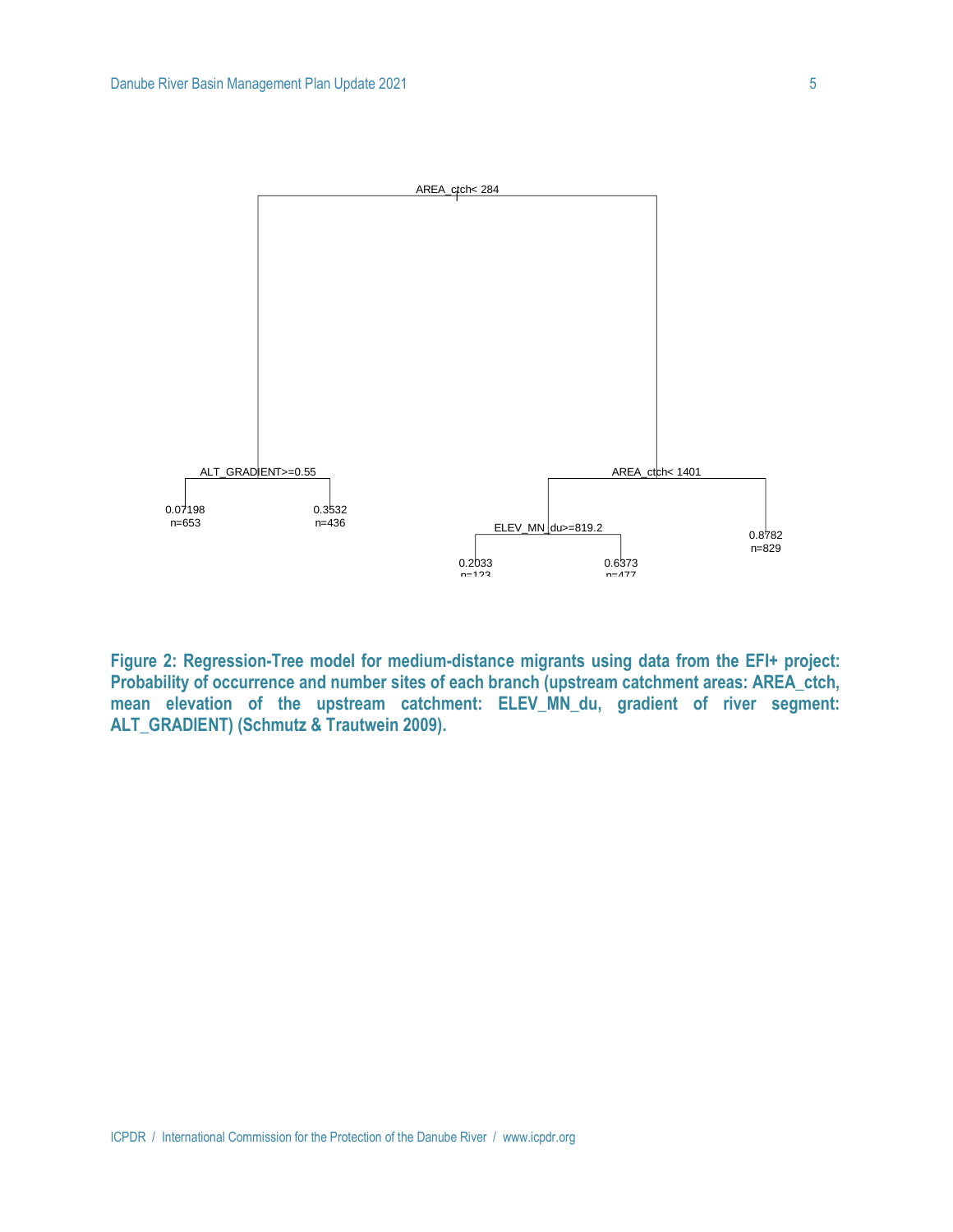## **4. Update of the prioritisation approach of the Danube River Basin**

Although the application of different methodologies (GIS approach, optimisation approach) was discussed, the scoring and ranking method (as used in the DRBM 2009 Schmutz & Trautwein 2009) and in the DRBMP Update 2015 (Mielach & Schmutz 2015) was extended by hydrological pressures and again applied in the updated version. It has the advantage of transparency and comprehensibility and allows a direct comparison with the results included in previous DRBM Plans.

Besides ecological criteria, also the inclusion of other economically/ technical criteria was discussed with the result, that such criteria can be incorporated on a national level but the basin-wide prioritisation approach should focus on ecological criteria.

#### **4.1 Methodology**

The following chapters describe the process of barrier selection and the calculation of individual criteria for considered barriers. The following datasets were used for the updated approach.

#### **Table 3: Used criteria and datasets**

| Used data                                                                                                                                                                                                                  | Dataset (name)                                                            |  |  |
|----------------------------------------------------------------------------------------------------------------------------------------------------------------------------------------------------------------------------|---------------------------------------------------------------------------|--|--|
| <b>Continuity interruptions</b><br>Barriers*                                                                                                                                                                               | Longcontinterr pv                                                         |  |  |
| <b>River network</b><br>river water bodies >4000km <sup>2*</sup><br>LDM-/MDM-habitat*                                                                                                                                      | DRBMP2021_RWBody4000_L_v                                                  |  |  |
| <b>Protected areas</b><br>water-relevant habitat protection areas (FFH)*<br>water-relevant bird protection areas*<br>other Nature protection areas for water-dependent species and water-related<br>habitats (WFD Art. 5)* | pa habitat pv<br>pa_bird_pv<br>pa other pv                                |  |  |
| Hydro-morphological pressures<br>segment with impoundment**<br>segment with hydro peaking**<br>segment with water abstraction**                                                                                            | Hydroaltimp_pv<br>rwbody4000_hydroaltpeak_pv<br>rwbody4000_hydroaltabs_pv |  |  |

\* Original criteria already used for the DRBMP 2009

\*\* Criteria added for DRBMP Update 2021

#### $4.1.1$ **Continuity interruptions**

The dataset (longcontinterr pv) includes a total of 967 longitudinal continuity interruptions. At the moment, barriers within the LDM-habitat are, if at all, only equipped with fish passes supporting migrations of MDM-species. While these barriers are passable for MDM-species, it has to be assumed that they are still impassable for large sturgeons. Therefore, these barriers were included in the prioritisation index calculation and highlighted in the map to show their current status (i.e. MDM-fish pass in LDM-habitat). Since there are no standardised fish pass solutions for LDM-species, individual measures have to be taken. The adaptation of existing fish passes in Austria and Germany to allow the passage of large sturgeons will be necessary when these species are able to reach the respective barriers, which means, when the Iron Gates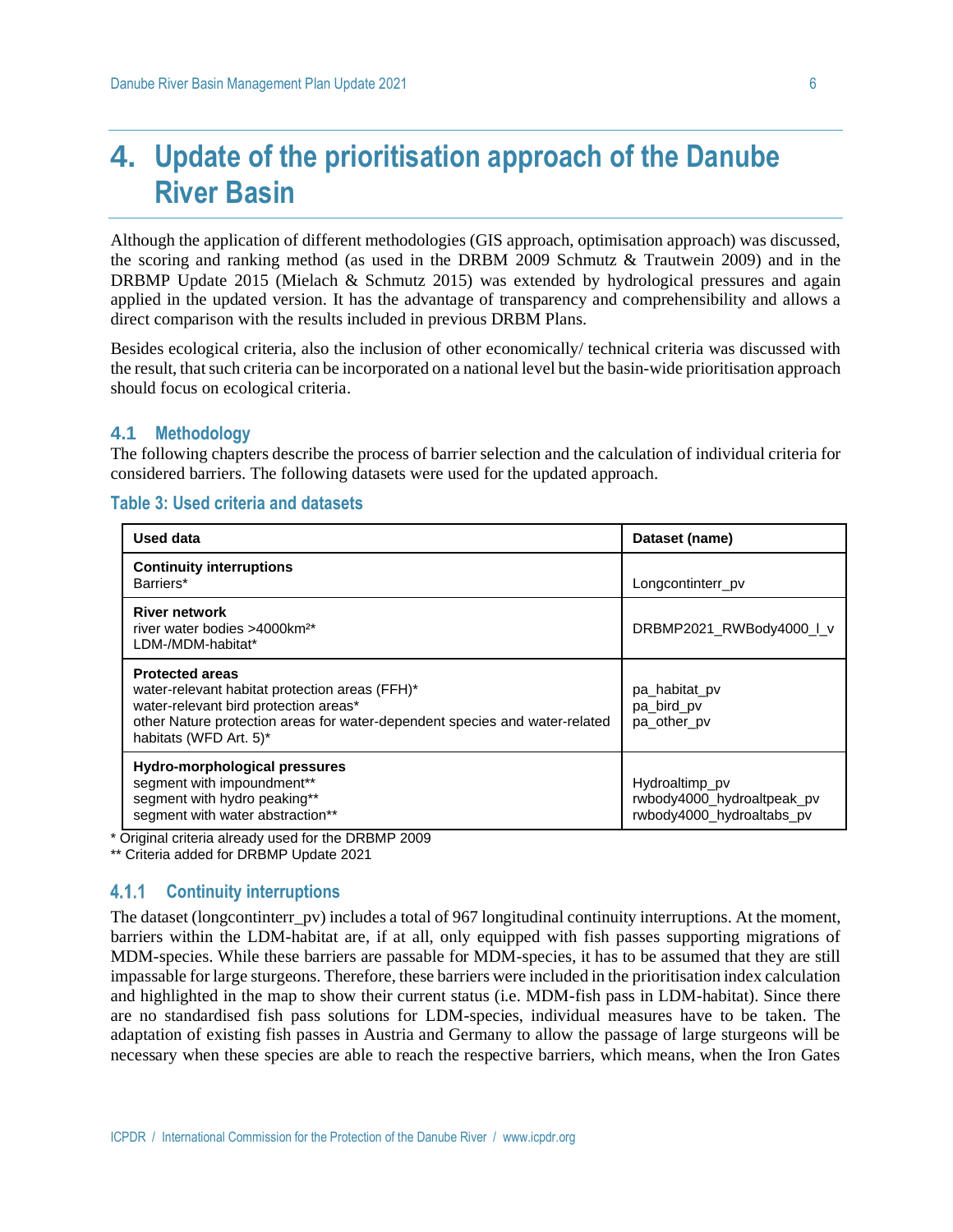and Gabčikovo are passable. A respective step-wise approach for continuity restoration is described in the DRBMP Update 2021.

Consequently, all barriers within the LDM-habitat (i.e. 96) and all impassable barriers (i.e. without fish pass) within the MDM (390) were defined as relevant for the prioritisation approach (see [Table 4\)](#page-8-0).

|                      | No fish migration aid<br>(values 0; 8; G, N, U) | Fish migration aid<br>(value Y) | <b>Total</b> |
|----------------------|-------------------------------------------------|---------------------------------|--------------|
| <b>LDM Danube</b>    | $14*$                                           | $7*$                            | 21           |
| <b>LDM</b> tributary | $55*$                                           | $20*$                           | 75           |
| <b>MDM</b>           | 390*                                            | 251                             | 641          |
| Headwater            | 196                                             | 34                              | 230          |
| <b>Total</b>         | 655                                             | 312                             | 967          |

<span id="page-8-0"></span>**Table 4: Identification of barriers relevant for the Prioritisation Index calculation**

\* barriers relevant for Prioritisation Index calculation ( $n = 486$ )

#### $4.1.2$ **Main migration routes**

The main migration routes of long and medium-distant migratory species as modelled for the prioritisation approach included in the 1<sup>st</sup> Danube River Basin Management Plan (see chapter [3\)](#page-3-1) were adopted for the updated version. The LDM- and MDM-habitat information was furthermore transferred to the river body network of the ICPDR (RW-Body4000).

The prioritisation principle follows the idea that LDM within the Danube receive the highest priority followed by LDM within the tributaries. MDM receive less priority and head waters which are typical habitats for short distance migrators are excluded from the prioritisation process. Therefore, priorities are considered as follows:

- Long distance migrants habitat in Danube (rating  $= 4$ )
- Long-distance migrants habitat in Danube tributaries (rating  $= 2$ )
- Medium-distance migrants habitat (rating  $= 1$ )
- Short-distance migrants (head waters) (rating  $= 0$ )

#### **Location of the barrier (distance from mouth)**

Since long- and medium distance migratory fish usually migrate from downstream to upstream, obstacles at the mouth of a river receive higher priority than upstream obstacles and giving more emphasis on the main river (e.g. Danube) than on the tributaries. The more distant an obstacle is located from the river mouth the less priority is given to the obstacle. The two criteria "obstacle in first river segment upstream of river mouth" and "distance from mouth" were already included in the 1<sup>st</sup> approach. By adding up the individual rankings, the criteria were combined in the updated approach and show the following rankings:

- Obstacle in first fragmented river segment in the Danube upstream of Danube delta (rating  $= 5$ )
- Obstacle in first river segment upstream of mouth (rating  $= 4$ )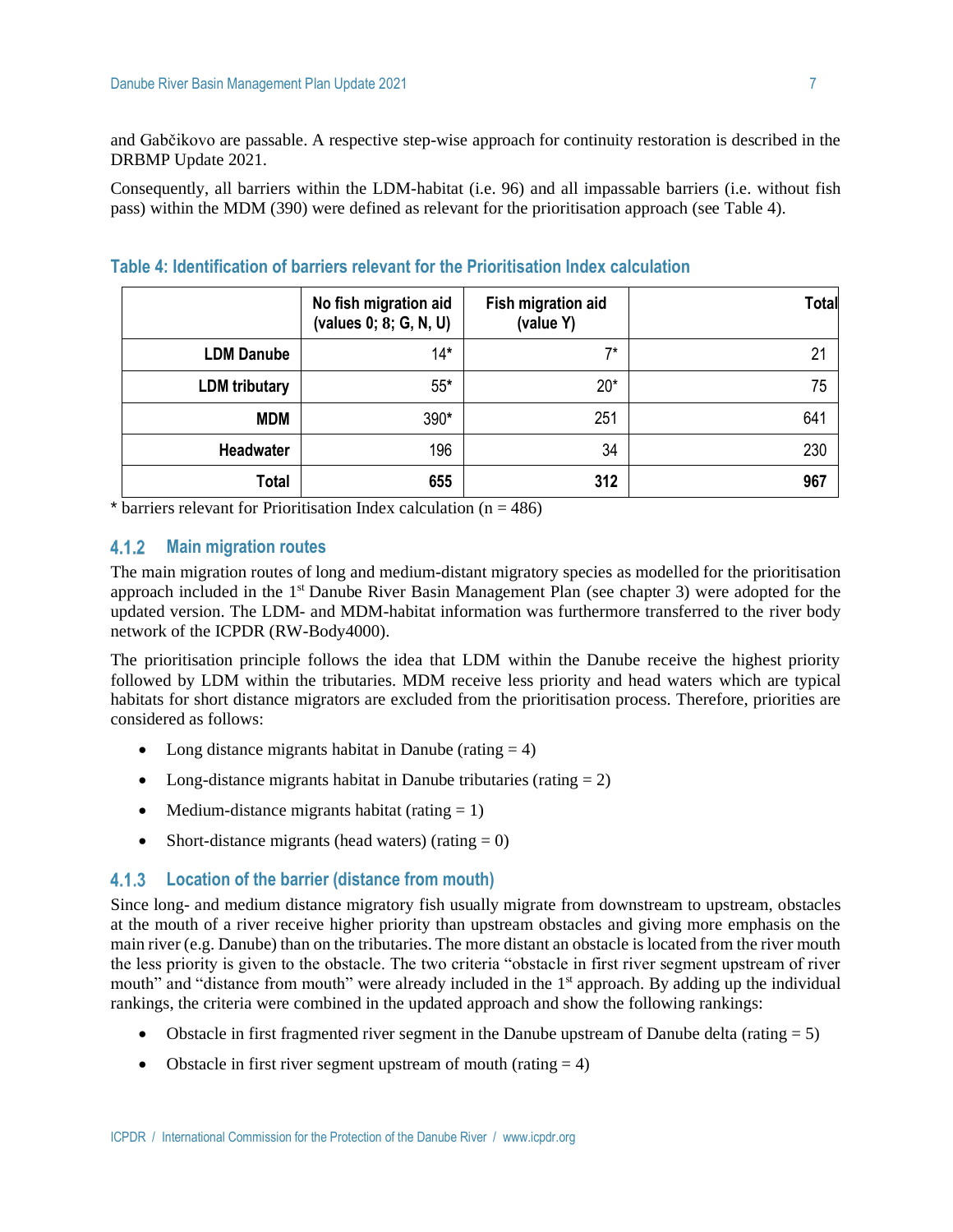- Obstacle in second river segment upstream of mouth (rating  $= 2$ )
- Obstacle in third river segment upstream of mouth (rating  $= 1$ )
- Obstacle in segment upstream of third river segment (rating  $= 0$ )

River segments are defined as the river stretch between two tributaries. Segments classification in the Danube-tributaries is based on the CCM-river network, which are calculated on the basis of a DEM with  $100m$  resolution<sup>1</sup> (Vogt et al. 2007). The highest priority is given to the barriers at Iron Gate, since these barriers represent the most downstream barriers within the Danube itself.

#### **Reconnected habitat length**

In order to achieve the highest ecological effects, higher weight is given to river stretches that are less fragmented by continuity interruptions. The reconnected habitat for each barrier was calculated by adding up the distance to the next up- and downstream barrier, whereby only relevant barriers (i.e. all barriers in the LDM- and all impassable barriers in the MDM-habitat) were considered. The distance was only calculated within the LDM-/ MDM-Habitat and the river, where the barrier was located. For the most downstream barrier within a tributary or the Danube (e.g. Iron Gate), the distance to the confluence/delta was used instead of the distance to the next downstream barrier.

For this criterion different river length classes for the Danube and the tributaries were defined. Based on experiences in the Danube, the following thresholds were defined by expert judgement:

- $>50 \text{ km } (>100 \text{ km }$  Danube) (rating = 2)
- 20-50 km  $(40 100 \text{ km} \text{ Danube})$  (rating = 1)
- $\langle 20 \text{ km } (-40 \text{ km} \text{ Danube}) (\text{rating} = 0) \rangle$

#### **Protected site (Natura2000) or national protection site**

Apart from the WFD relevant criteria, additional criteria stemming from EU legislation like Council Directive 92/43/EEC on the Conservation of natural habitats and of wild fauna and flora was used, requiring to achieve a favourable conservation status in Natura 2000 areas. Considering that fish species and habitats are also part of the Natura 2000 goals it is reasonable that the protection status also should be considered in the prioritisation approach.

Obstacles within a distance of 500 m of water-relevant Natura 2000 areas which are important for fish receive higher priority as it is more likely that those river segments are maintained in good habitat status or will be restored earlier than unprotected river segments, thus providing good habitat quality. For non-EU member states, other protected areas are used as a substitute for Natura 2000 areas. Therefore, higher priority is given to barriers located within or close (i.e. <500 m) to a water-relevant protection site.

- Barrier within/close to water-relevant Natura 2000 or other protected area (rating  $= 1$ )
- Barrier with greater distance to protected areas (rating  $= 0$ )

#### $4.1.6$ **Anthropogenic pressures**

In 2015, the prioritisation approach was extended by an additional criterion representing anthropogenic pressures. With regard to impoundments, hydropeaking and water abstraction, it was assessed whether a water body is impacted by these pressures or not. Since more detailed information (e.g. the exact location

<sup>1</sup> River segments are available for download here: https://ccm.jrc.ec.europa.eu/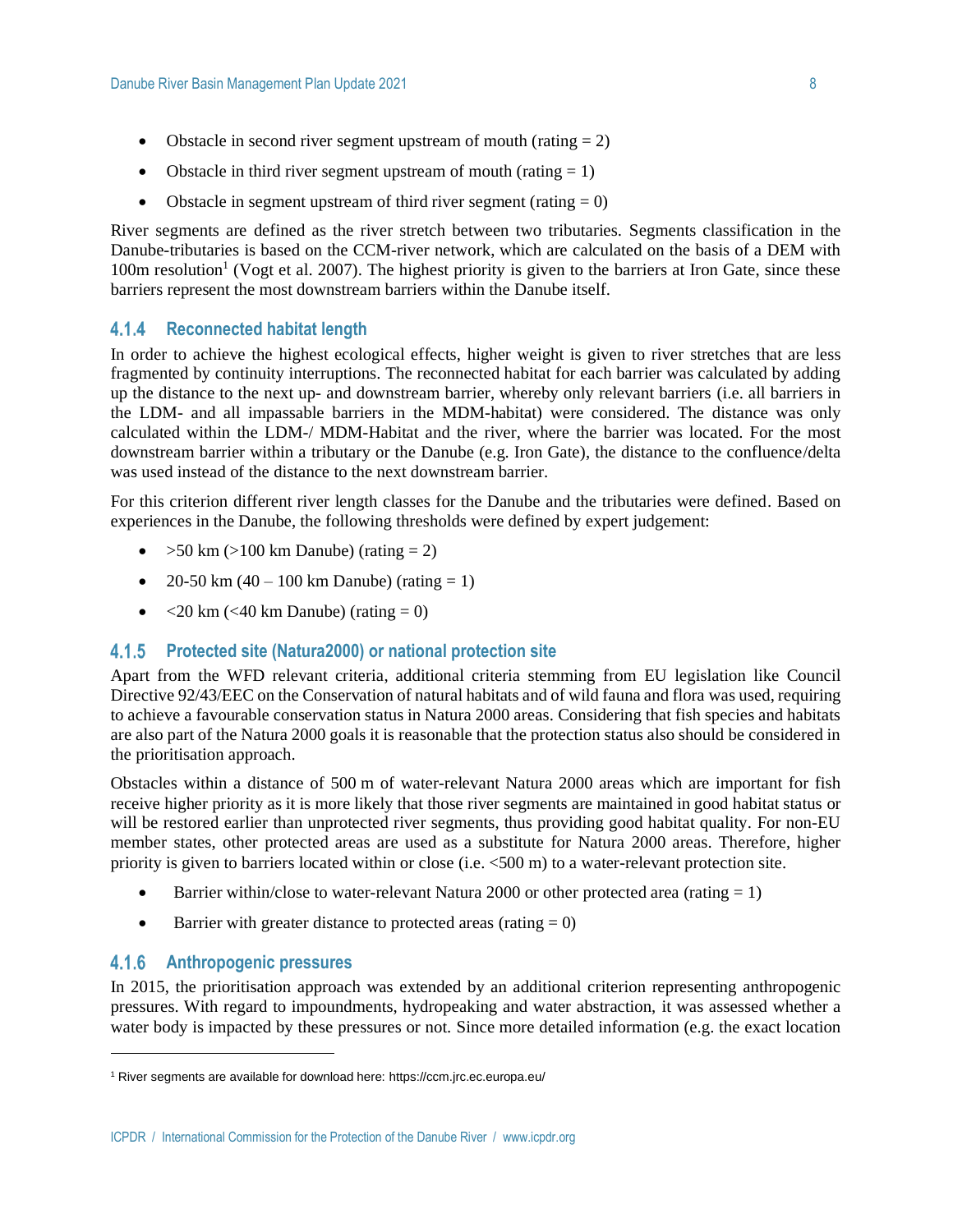and length of the respective pressures) is not available for all pressures, the number of pressures were summed up per water body and then transferred to the barriers within the water body.

Although also "morphological alterations" were considered as relevant for the prioritisation approach, there is no uniform morphology classification scheme available in the Danube catchment at the moment. While some countries classified the morphological condition of their river water bodies with "1" (i.e. high) and "2-5" (i.e. good-bad) others used a more detailed classification of "1-2" (i.e. high-good), "3" (i.e. moderate) and "4-5" (i.e. poor-bad). Therefore, only three pressure types (i.e. impoundments, water abstraction and hydro peaking) were used for the prioritisation index calculation.

In summary, the following criteria and ratings were used for the calculation of the new prioritisation index.

**Table 5: Criteria and their ratings for the Prioritisation Index calculation**

| <b>Criteria</b>                                                                                                                                                                                                                                     | Rating                                                  |  |  |  |  |  |  |
|-----------------------------------------------------------------------------------------------------------------------------------------------------------------------------------------------------------------------------------------------------|---------------------------------------------------------|--|--|--|--|--|--|
| <b>Migratory habitat</b><br>1.                                                                                                                                                                                                                      |                                                         |  |  |  |  |  |  |
| Long-distance migrants habitat (Danube)<br>Long-distance migrants habitat (tributary)<br>Medium-distance migrants habitat<br>Short-distance migrants habitat (head waters)                                                                          | 4<br>$\overline{2}$<br>1<br>0                           |  |  |  |  |  |  |
| 2.<br><b>River Segment</b>                                                                                                                                                                                                                          |                                                         |  |  |  |  |  |  |
| First river segment in Danube<br>$\overline{\phantom{0}}$<br>First river segment upstream of mouth (tributary)<br>Second river segment upstream of mouth<br>Third river segment upstream of mouth<br>River segments upstream of third river segment | 5<br>4<br>$\overline{c}$<br>$\mathbf{1}$<br>$\mathbf 0$ |  |  |  |  |  |  |
| Length of reconnected habitat (Danube/tributary)<br>3.                                                                                                                                                                                              |                                                         |  |  |  |  |  |  |
| >100 km / >50 km (tributary)<br>40-100 km / 20-50 km (tributary)<br><40 km / <20 km (tributary)                                                                                                                                                     | $\overline{c}$<br>$\mathbf{1}$<br>$\overline{0}$        |  |  |  |  |  |  |
| <b>Protected site</b><br>4.                                                                                                                                                                                                                         |                                                         |  |  |  |  |  |  |
| Yes<br><b>No</b>                                                                                                                                                                                                                                    | 1<br>0                                                  |  |  |  |  |  |  |
| 5.<br><b>Pressures</b>                                                                                                                                                                                                                              |                                                         |  |  |  |  |  |  |
| 0 pressures<br>1 pressure<br>2 pressures<br>3 pressures                                                                                                                                                                                             | 3<br>$\overline{c}$<br>$\mathbf{1}$<br>0                |  |  |  |  |  |  |

The selection of prioritisation criteria for continuity restoration was mainly based on the migratory behaviour of LDM and MDM in the DRB. The prioritisation principle follows the idea that LDM within the Danube receive the highest priority (weight 4) followed by LDM within the tributaries (weight 2). MDM receive less priority (weight 1) and head waters are excluded from the prioritisation process (weight 0). Within this prioritisation framework obstacles at the mouth of a river receive higher priority than upstream obstacles whereby a special focus is given to the most downstream barriers in the Danube. The more distant an obstacle is located from the river mouth the less priority is given to the obstacle. In order to give higher weight to river segments that are less fragmented by continuity interruptions, the length of the reconnected habitat depending on the length of river segments was weighted. For this criterion different river lengths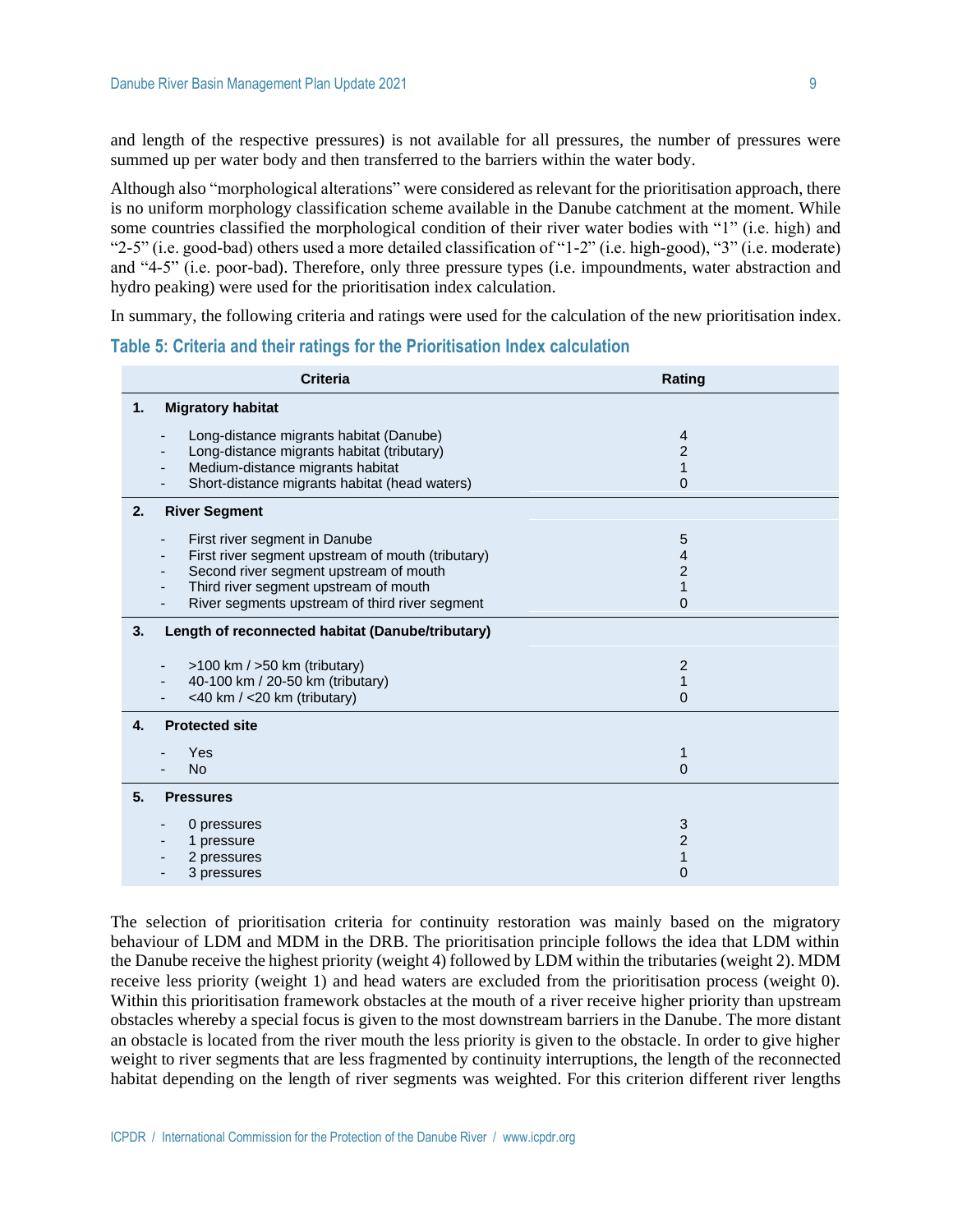classes for the Danube and the tributaries were defined to consider the river size. The final criterion is related to the protection status. Obstacles within water-related protected areas of the NATURA2000 network and other protected areas for non-EU Member States receive higher priority as it is more likely that those river segments are maintained in good habitat status and will be restored to a larger degree than unprotected river segments. Finally, the new prioritisation index also considers anthropogenic pressures, whereby barriers in less impacted water bodies (0-1 pressures) received higher ratings than barriers in impacted water bodies (2-3 pressures).

Again, the criteria were combined by computing the prioritisation index (PI) by weighting the first criterion (migratory habitat) by the cumulated weight of the other criteria.

 $PI<sub>new</sub>$  = migratory habitat x (1 + barrier location + reconnected habitat length + protected site + anthropogenic pressures)

#### **4.2 Results**

The downstream – upstream prioritisation concept is clearly visible in the map of prioritisation (see Map 40 in the DRBMP Update 2021). In total, out of 967 barriers, 481 were excluded since they were located in headwaters or already equipped with a suitable fish pass (i.e. MDM fish pass in MDM-habitat). The remaining 486 barriers were considered as relevant for the prioritisation index calculation. It has to be considered, that some barriers were reported twice (i.e. where the river represents the national border between countries), whereby the barrier with the higher prioritisation index (if this applies) is shown on-top of the other. Further harmonization is required, to eliminate related errors.

The results show that according to the defined prioritisation criteria continuity disruptions in the Lower Danube (Iron Gates, 2 barriers with 2 entries) receive the highest priority with values  $\geq 40$ . Those barriers are considered of utmost priority for LDM species. Also, in the Upper Danube two barriers with utmost priority for LDM- and MDM-species are found. Furthermore, 16 barriers are considered of very high, 22 of high, 114 of medium and 328 of low priority.

#### **4.2.1** The ecological prioritisation approach **and sturgeon habitats** in the Danube River Basin

The results of the prioritisation index are also reflected in the habitat assessment of the Danube sturgeons within the MEASURES project. The connectivity of the current habitat of LDM in the Lower Danube and vast potential habitats in the Middle Danube are of utmost priority for the conservation and restoration of these species. The prioritisation approach as presented here, clearly supports the coordination of the complex topic of sturgeon conservation on a basin-wide scale. The MEASRUES project identified river continuity as one of the most urgent priorities to establish ecological corridors. Especially the barriers at the Iron Gates and at Gabčikovo separate the Upper, Middle, and Lower Danube into unconnected sections.

The following table shows the results of the classification. The maximum possible value of the prioritisation index is 44 and the minimum is 0 (for barriers in head waters or passable barriers). The prioritisation index was grouped into 6 classes: utmost priority for LDM (>30), utmost priority (21-30), very high priority (16- 20), high priority  $(11-15)$ , medium priority  $(6-10)$ , low priority  $(1-5)$ .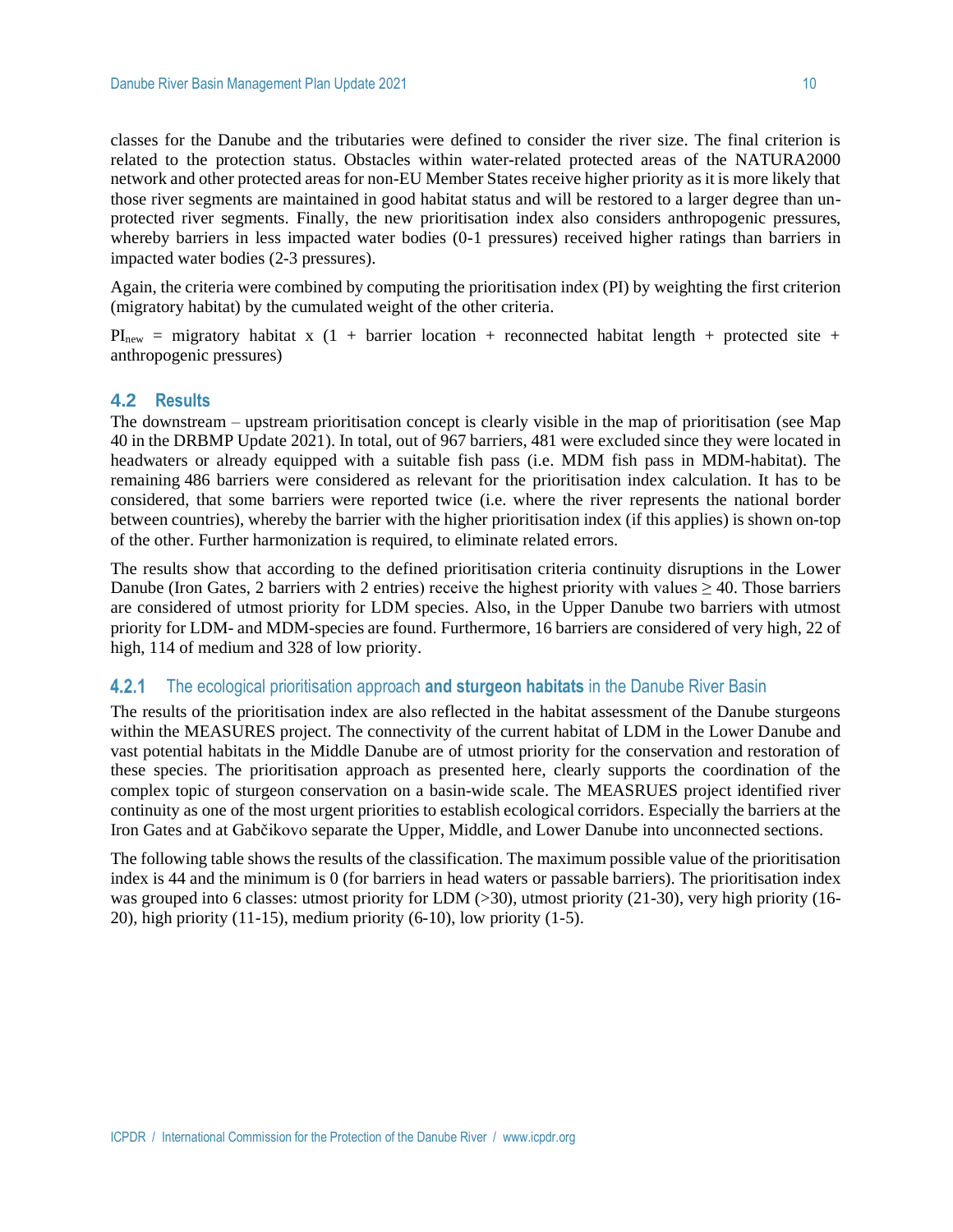| Priority                | Prioritisation Index I | barriers (total) | thereof with MDM-fish pass<br>in LDM habitat |  |
|-------------------------|------------------------|------------------|----------------------------------------------|--|
| utmost priority for LDM | 44                     | 4(2)             |                                              |  |
| utmost priority         |                        |                  |                                              |  |
|                         | 24                     | $\overline{2}$   |                                              |  |
|                         | 20                     | 11               | $6\phantom{a}$                               |  |
| very high priority      | 18                     |                  |                                              |  |
|                         | 16                     | 4                |                                              |  |
| high priority           | 12                     | 22               | 8                                            |  |
|                         | 10                     | 25               | $\overline{4}$                               |  |
|                         | 9                      |                  |                                              |  |
| medium priority         | 8                      | 18               | 5                                            |  |
|                         | 7                      | 13               |                                              |  |
|                         | 6                      | 57               | $\overline{3}$                               |  |
|                         | 5                      | 100              |                                              |  |
|                         | 4                      | 141              |                                              |  |
| low priority            | 3                      | 69               |                                              |  |
|                         | $\overline{2}$         | 15               |                                              |  |
|                         |                        | $\mathbf{3}$     |                                              |  |
| Not applicable          |                        | 1                |                                              |  |
| no priority             | ٠                      | 480              |                                              |  |
| with fish pass          |                        | 229              |                                              |  |
| total                   |                        | 967 (965)        | 27                                           |  |

**Table 6: Results of the updated prioritisation index**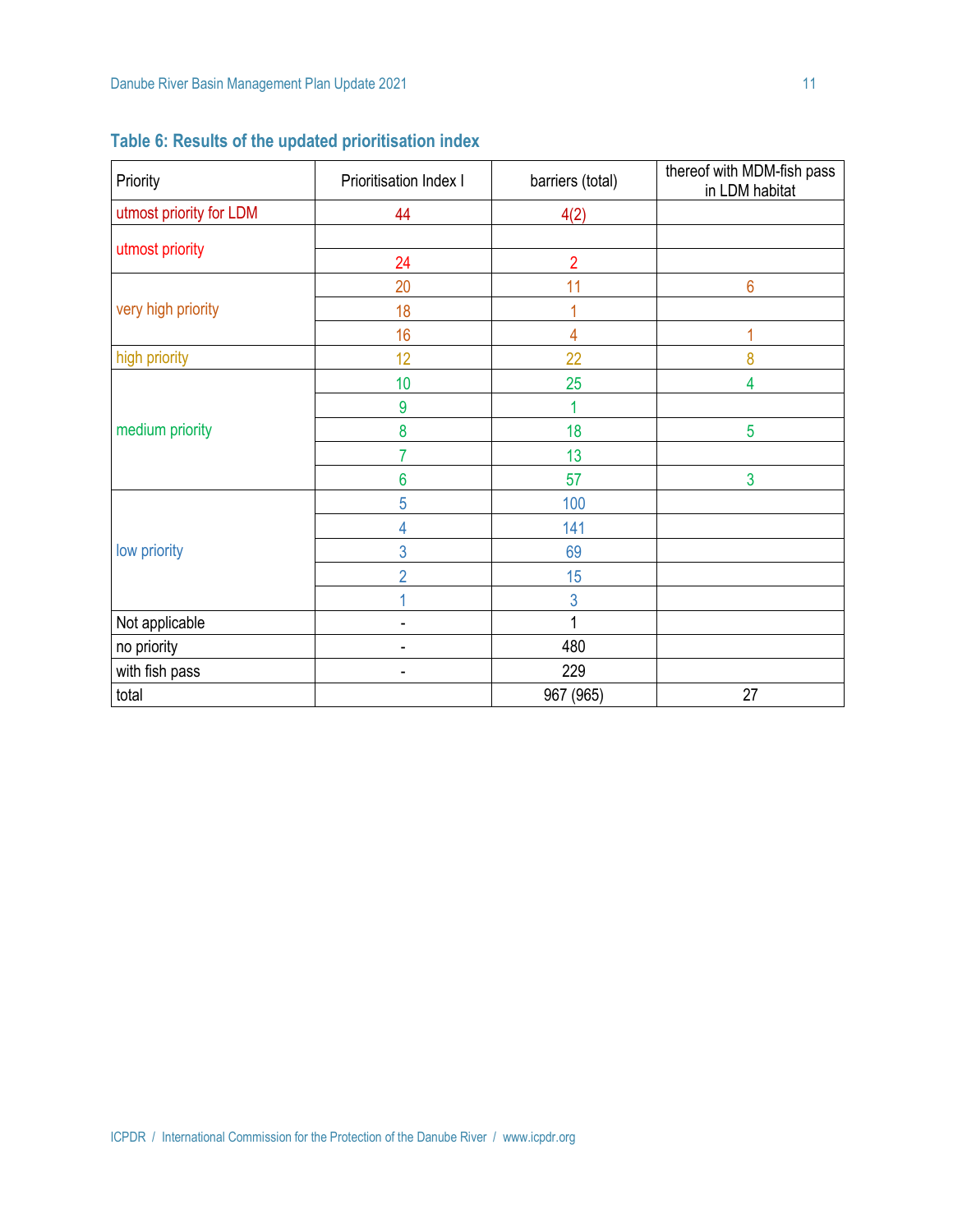|                                     | <b>Criteria rating</b> |                          |                          |                |                |             |
|-------------------------------------|------------------------|--------------------------|--------------------------|----------------|----------------|-------------|
|                                     | 5                      | 4                        | 3                        | $\overline{2}$ | 1              | $\mathbf 0$ |
| <b>Habitat</b>                      |                        | <b>LDM Danube</b>        |                          | LDM Trib.      | <b>MDM</b>     |             |
| number of barriers                  |                        | 21                       |                          | 75             | 390            |             |
|                                     |                        |                          |                          |                |                |             |
| <b>Segment</b>                      | 1 Danube               | 1 Trib.                  |                          | 2 Trib.        | 3 Trib.        | >3 Trib.    |
| number of barriers                  | 4                      | 11                       |                          | 4              | 6              | 461         |
|                                     |                        |                          |                          |                |                |             |
| <b>Recnonnected length Danube</b>   | $\overline{a}$         |                          |                          | >100 km        | 40-100 km      | <40 km      |
| number of barriers                  |                        |                          |                          | 10             | 14             | 27          |
| <b>Reconnected length Tributary</b> | $\overline{a}$         | $\overline{\phantom{a}}$ | $\overline{\phantom{0}}$ | >50 km         | 20-50 km       | $<$ 20 km   |
| number of barriers                  |                        |                          |                          | 85             | 97             | 253         |
|                                     |                        |                          |                          |                |                |             |
| <b>Protected site</b>               |                        |                          |                          |                | ves            | no          |
| number of barriers                  |                        |                          |                          |                | 303            | 183         |
|                                     |                        |                          |                          |                |                |             |
| <b>Pressures</b>                    |                        |                          | $\mathbf{0}$             | 1              | $\overline{2}$ | 3           |
| number of barriers                  |                        |                          | 129                      | 289            | 53             | 15          |

### **Table 7: Number of barriers per criterion (only barriers with a prioritisation index > 0)**